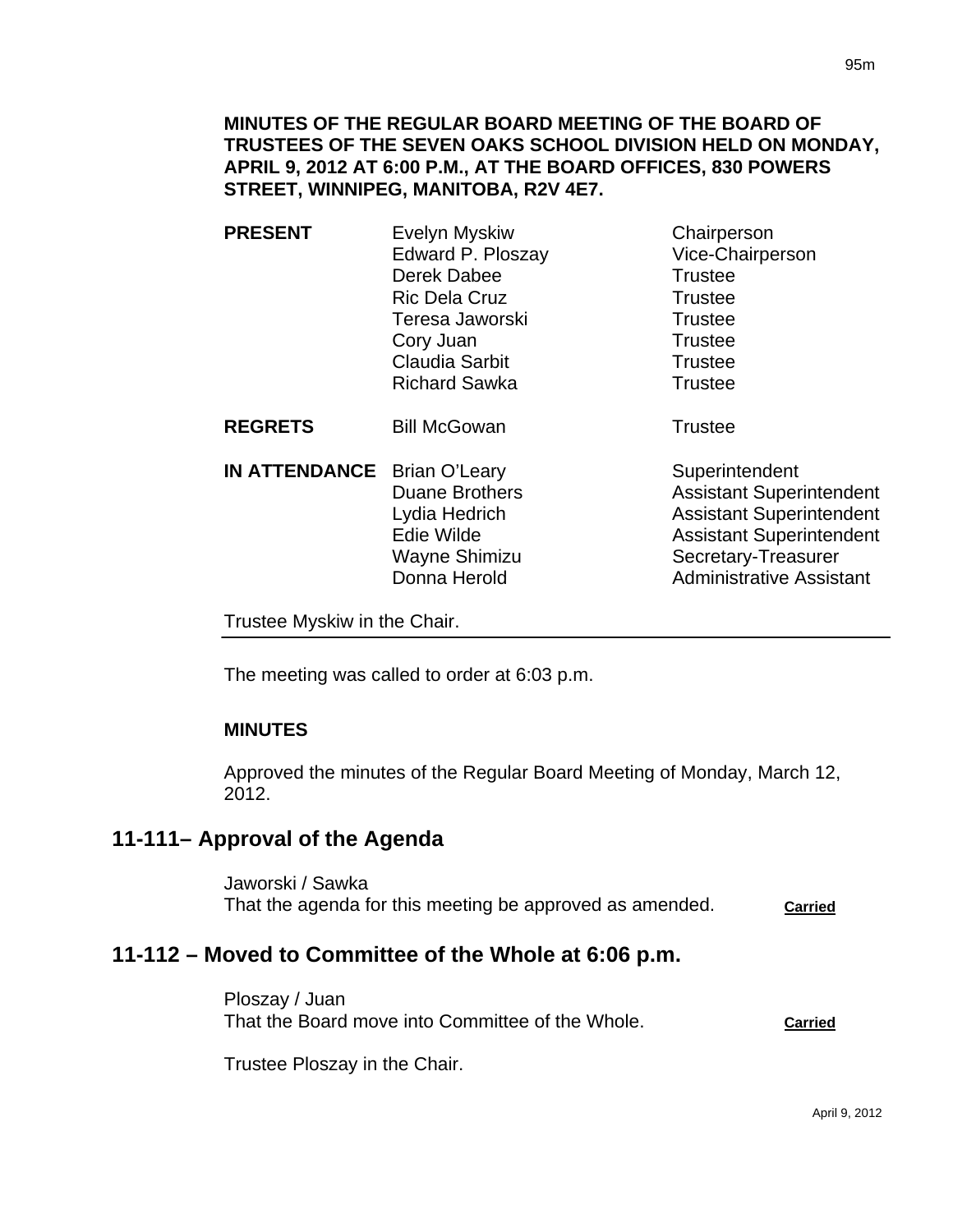## **OFFICERS' REPORT**

- Trustee Sawka reported on developments arising from collective bargaining.
- **Trustee Juan reported on the MSBA Regional meeting.**
- **Trustee Sarbit commented on the MSBA Annual AGM.**

#### **SUPERINTENDENTS' PERSONNEL REPORT**

## **11-113 – Superintendents' Personnel Report**

Myskiw / Dela Cruz That the Superintendents' Personnel Report be ratified. **Carried**

#### TEACHER APPOINTMENTS

Appointed Ashley Enns to a full-time (1.00) Limited Teacher-General (Term) contract effective September 4, 2012 to June 28, 2013.

Appointed Marion Franczyk to a full-time (1.00) Limited Teacher-General (Term) contract effective March 15, 2012 to June 29, 2012.

Appointed Ida Hawrylyshen to a full-time (1.00) Limited Teacher-General (Term) contract effective April 2, 2012 to June 21, 2012.

Appointed Michael Karpenko to a full-time (1.00) Limited Teacher-General (Term) contract effective March 21, 2012 to June 29, 2012.

Appointed Heidi Reimer to a full-time (1.00) Limited Teacher-General (Term) contract effective September 4, 2012 to June 28, 2013.

Appointed Breanne Treyturik to a full-time (1.00) Limited Teacher-General (Term) contract effective March 19, 2012 to June 29, 2012.

Appointed the following to full-time (1.00) Teacher-General (Permanent) contract effective April 10, 2012:

Jeannine Beattie Navjeet Kambo Michael Bilyk Brina Larsen Raj-Kiran Brar **Roley Leyson** Meghan Corbett **Krista** Lyon Sherri Courchene Tara Lyseyko Krystin Cullum Lisa Meyers

#### **SUPERINTENDENTS' PERSONNEL REPORT**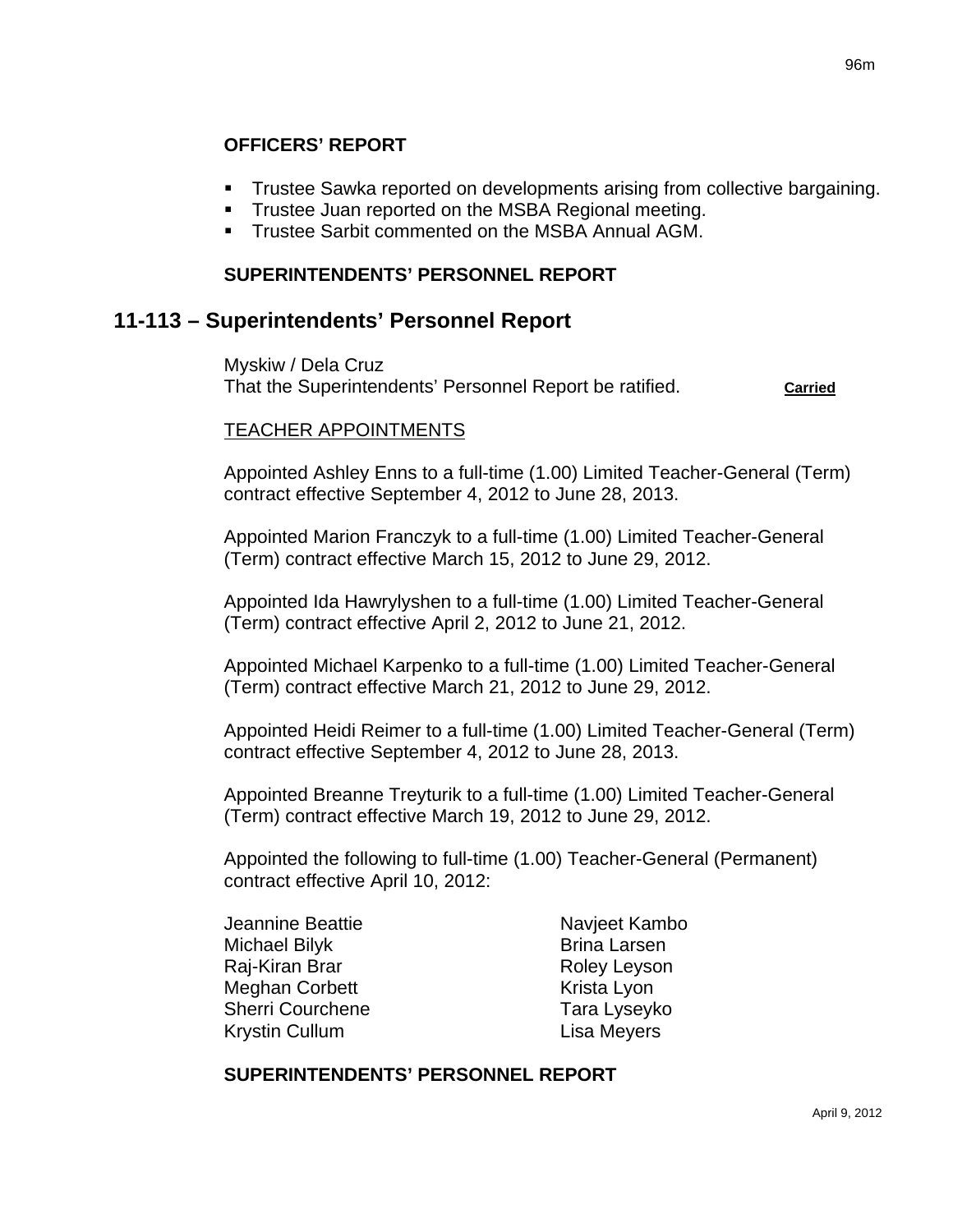Danielle Deck Sean McGillivray Angela Deprez Chantal Morin Michelle Dombek Robert Page Matthew Durant **Brooklyn** Pratt Samantha Evans Nicole Reay Michael Fingas **Bernadette Smith** Craig Gawryluk Leah Sutherland Erin Gray Jo-Ann E. Yvette Thibedeau-Silver Kristine Guilbault **Guilbault** Jagdeep Toor Jennifer Hall **Trisha Volk** Crystal Hanson Kari White Catherine Hart **Sarah Wiebe** Andrew Hildebrand Roby Yeung

Appointed the following to Teacher-General (Permanent) contracts effective September 4, 2012:

Jennie Ruhr (1.00)

Johanna Hildebrand (.80) Sabrina Sheocharan (1.00)

#### TEACHER LEAVES OF ABSENCE

Granted the following leaves of absence, without pay, for the 2012-2013 school year:

Louise Bigourdin (.50) Carole McMillan (.20) Cheryl Deans (.50) Melissa Rioux (.50) Nan Fewchuk (1.00) Alberta Rusak (.50) Colleen Herosian (.50)

Angela Belot (.50) Jaclyn Loganberg (.50) Kristine Gerhard (1.00) Laura Toppazzini-Bazan (.50)

Granted Theresa Gillespie a full-time (1.00) leave of absence, without pay, effective September 4, 2012 to December 31, 2013.

#### CLINICIAN LEAVE OF ABSENCE

Granted Alana Howden a part-time (.40) leave of absence, without pay, effective the 2012-2013 school year.

#### SUBSTITUTE TEACHER APPOINTMENTS

Appointed the following to Substitute Teacher contracts effective the 2011- **SUPERINTENDENTS' PERSONNEL REPORT**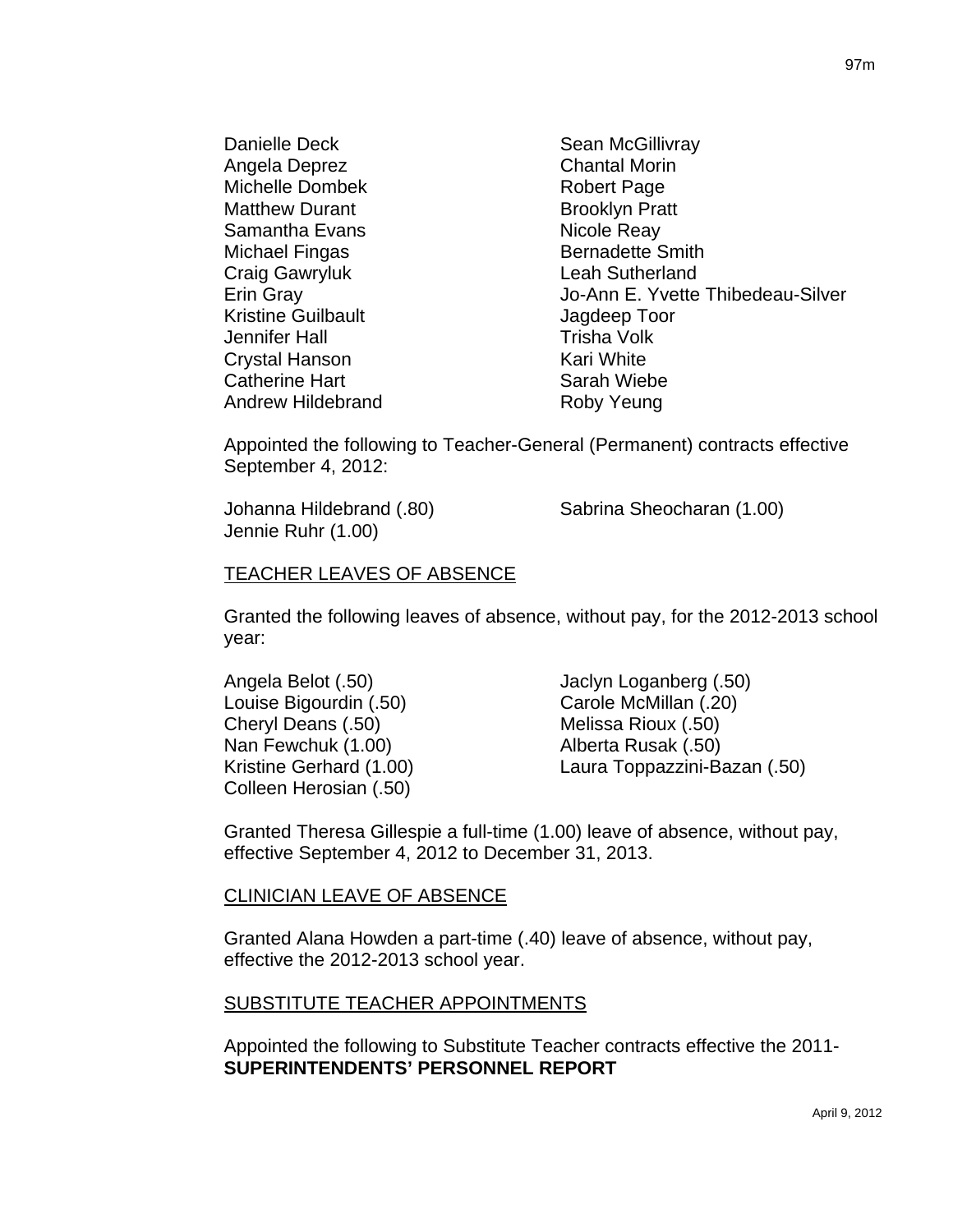2012 school year:

Donald Chadney **Karen Penner** Trevor Friesen Lilia Pineda

## EDUCATIONAL ASSISTANT MATERNITY AND PARENTAL LEAVES OF ABSENCE

Granted Janelle Prairie maternity and parental leave of absence effective May 27, 2012 to January 6, 2013.

Granted Samira Ramilo maternity and parental leave of absence effective May 14, 2012 to May 14, 2013.

#### SECRETARY MATERNITY AND PARENTAL LEAVE OF ABSENCE

Granted Tara Ginter maternity and parental leave of absence effective August 10, 2012 to August 25, 2013.

#### NEIGHBOURHOOD IMMIGRANT SETTLEMENT WORKER APPOINTMENTS

Appointed Ximena Altamirano Gamas to a full-time position of Neighborhood Immigrant Settlement Worker effective April 2, 2012 (indefinite).

Appointed Jose Chinchilla to a part-time position of Neighborhood Immigrant Settlement Worker effective April 2, 2012 to March 31, 2013.

#### ELWICK VILLAGE CENTRE – EXECUTIVE DIRECTOR RESIGNATION

Received notice of intent to resign from Susan Crielaard, Executive Director – Elwick Village Centre, effective March 9, 2012.

#### ELWICK VILLAGE CENTRE – EXECUTIVE CO-DIRECTOR APPOINTMENTS

Appointed Chelsea Hewitt to the position of full-time Executive Co-Director – Elwick Village Centre, effective April 23, 2012 to March 29, 2013.

Appointed Kirstie Lindsay to the position of full-time Executive Co-Director – Elwick Village Centre, effective April 2, 2012 to March 29, 2013.

#### **SUPERINTENDENTS' REPORT**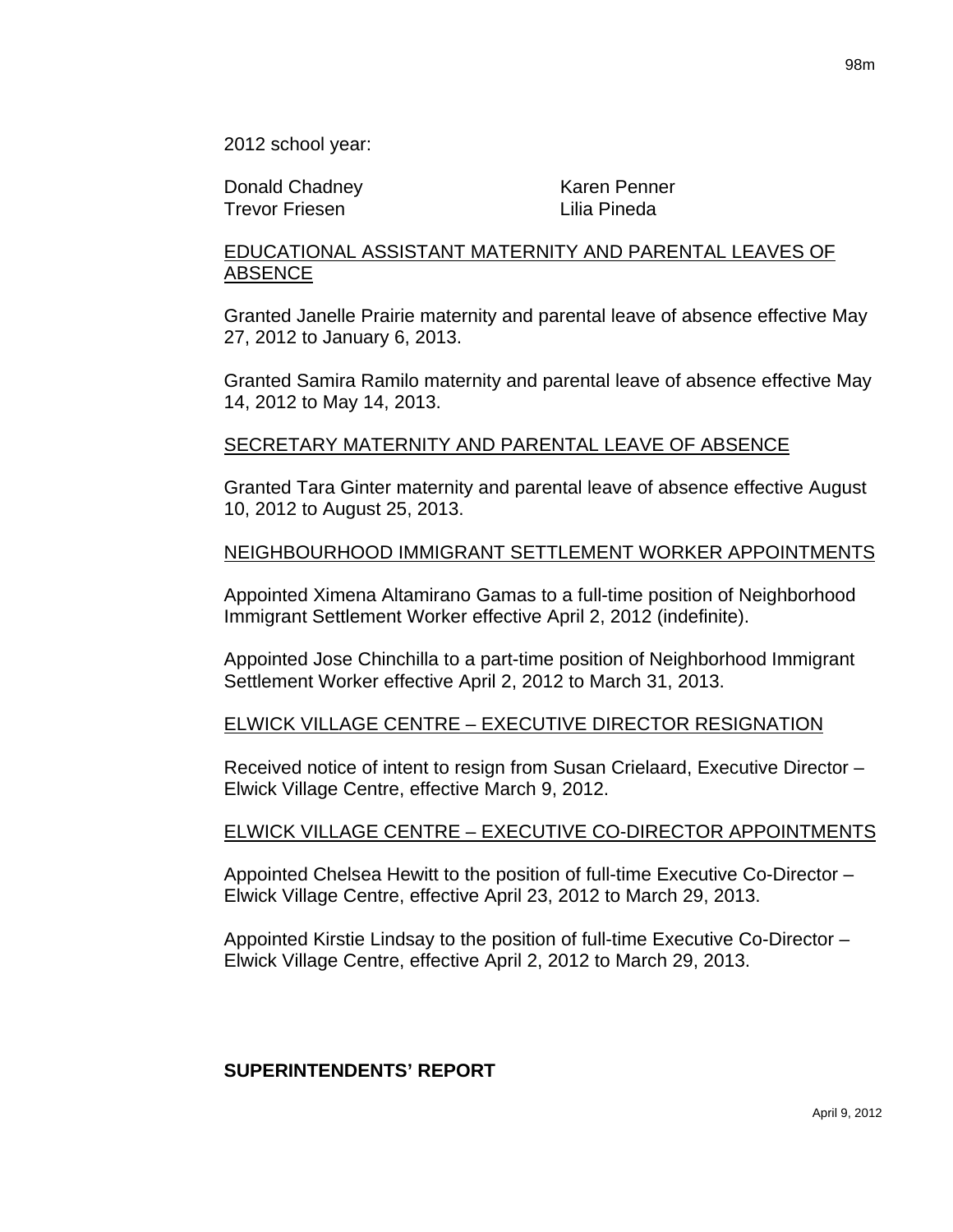- MSBA Healthy Minds, Successful Students: A Forum on Student Mental Health and Wellness.
- 2012 Graduation Ceremonies.
- **Amber Trails Update.**
- **University of Manitoba Secondment Agreement.**
- **Student Issue.**

Trustee Myskiw in the Chair.

## **7:30 p.m. Mental Health Initiatives Presentation** Toni Tilston-Jones, Winnipeg Regional Health Authority Sharon Halldorson, Director, Educational & Clinical Support **Services**

## **CONSENT AGENDA**

# **11-114 – Consent Agenda**

Dela Cruz / Ploszay That the Consent Agenda be approved. **Carried**

#### Affinity Firestop Consultants No. Invoice 1207-03

That Invoice No. 1207-03 for the Maples Roof Phase 1 project in the amount of \$1,208.16 be paid to Affinity Firestop Consultants.

#### Release of Holdback to Gardon Construction Ltd.

That 7-1/2% Statutory Holdback in the amount of \$64,276.41 plus GST and all accumulated interest in relation to the West St. Paul School Elevator project be paid to Gardon Construction Ltd., subject to the approval of the Board's solicitor.

#### Prairie Architects Inc. Invoice No. 3813

That Invoice No. 3813 for the Victory Site Day Care in the amount of \$4,551.75 be paid to Prairie Architects Inc.

#### Prairie Architects Inc. Invoice No. 3738

That Invoice No. 3738 for the Amber Trails School site in the amount of \$16,065.00 be paid to Prairie Architects Inc.

## **CONSENT AGENDA**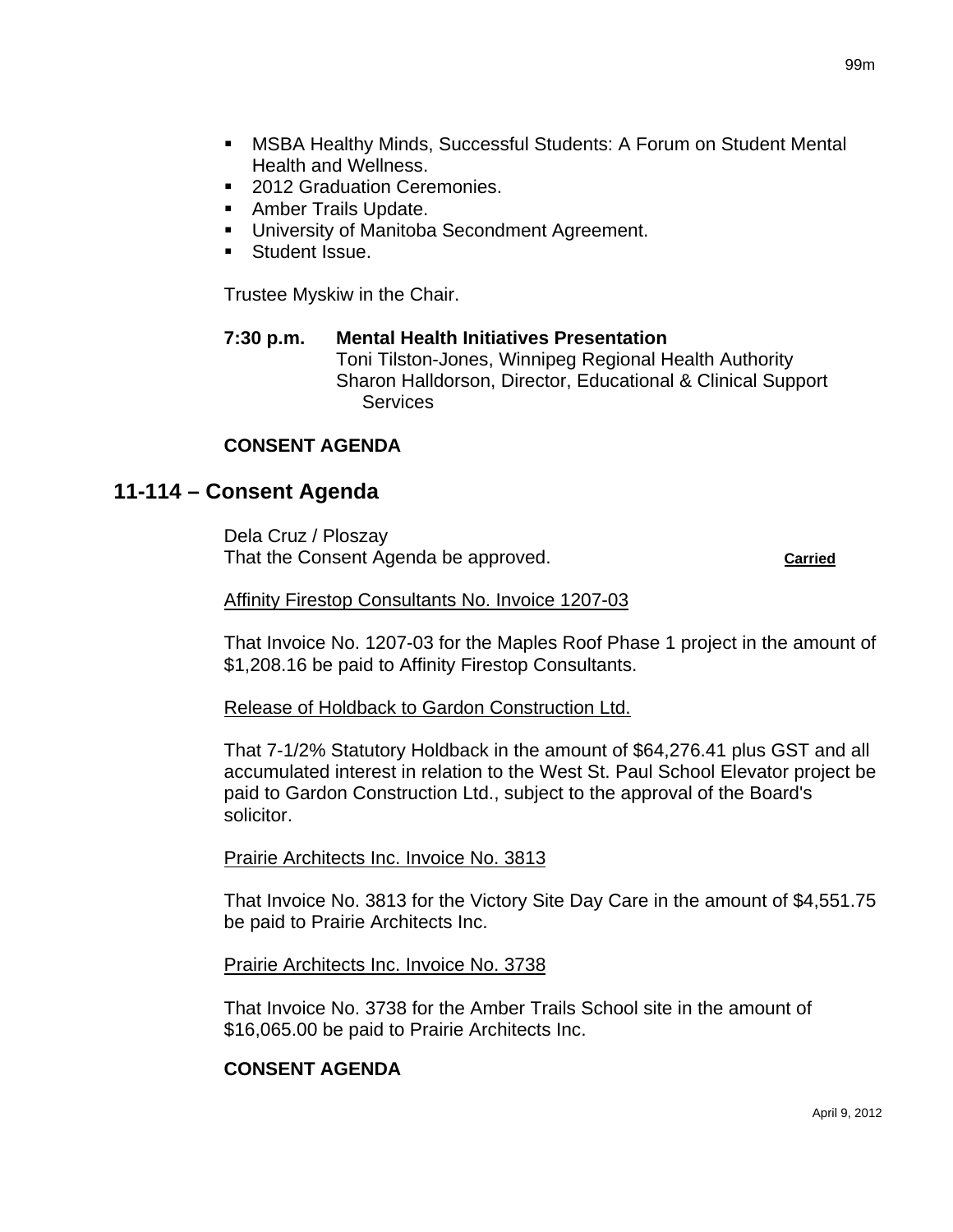#### Prairie Architects Inc. Invoice No. 3745

That Invoice No. 3745 for the Amber Trails School site in the amount of \$30,810.62 be paid to Prairie Architects Inc.

#### Prairie Architects Inc. Invoice No. 3780

That Invoice No. 3780 for the Amber Trails School site in the amount of \$23,987.21 be paid to Prairie Architects Inc.

#### Enermodal Engineering Invoice No. 107033

That Invoice No. 107033 for the Victory Site Day Care in the amount of \$2,877.00 be paid to Enermodal Engineering.

#### **POLICY COMMITTEE**

## **11-115 – Policy JA – Safe Learning Environment for LGBTTQ Students**

Jaworski / Ploszay

Approved that Policy JA - Safe Learning Environment for LGBTTQ Students be included in the Policy Manual. **Carried**

#### **CONFERENCE REPORTS**

Jerri Weston, Educational Assistant, Elwick Community School: Manitoba Council for Exceptional Children, February 23 and 24, 2012 - Winnipeg, Manitoba.

Alicia MacFarlane, Educational Assistant, École Leila North School: Grant MacEwan Conference, February 24 to 25, 2012 - Edmonton, Alberta.

Richelle Dyke, Educational Assistant, École Riverbend School: Grant MacEwan Conference, February 24 to 25, 2012 - Edmonton, Alberta.

Adair Warren, Principal, Met School: Big Picture Learning - Principals' Conference, February 8 to 10, 2012 - San Diego, California.

Peter Obendoerfer, Principal, Edmund Partridge School: 29th Annual Effective Schools Conference, March 6 to 10, 2012 - Scottsdale, Arizona.

Howard Ryant, Principal, Collicutt: 29th Annual Effective Schools Conference, March 6 to 10, 2012 - Scottsdale, Arizona.

Shelley Torz, Teacher, West St. Paul School: FETC Conference, January 23 to 26, 2012 - Orlando, Florida.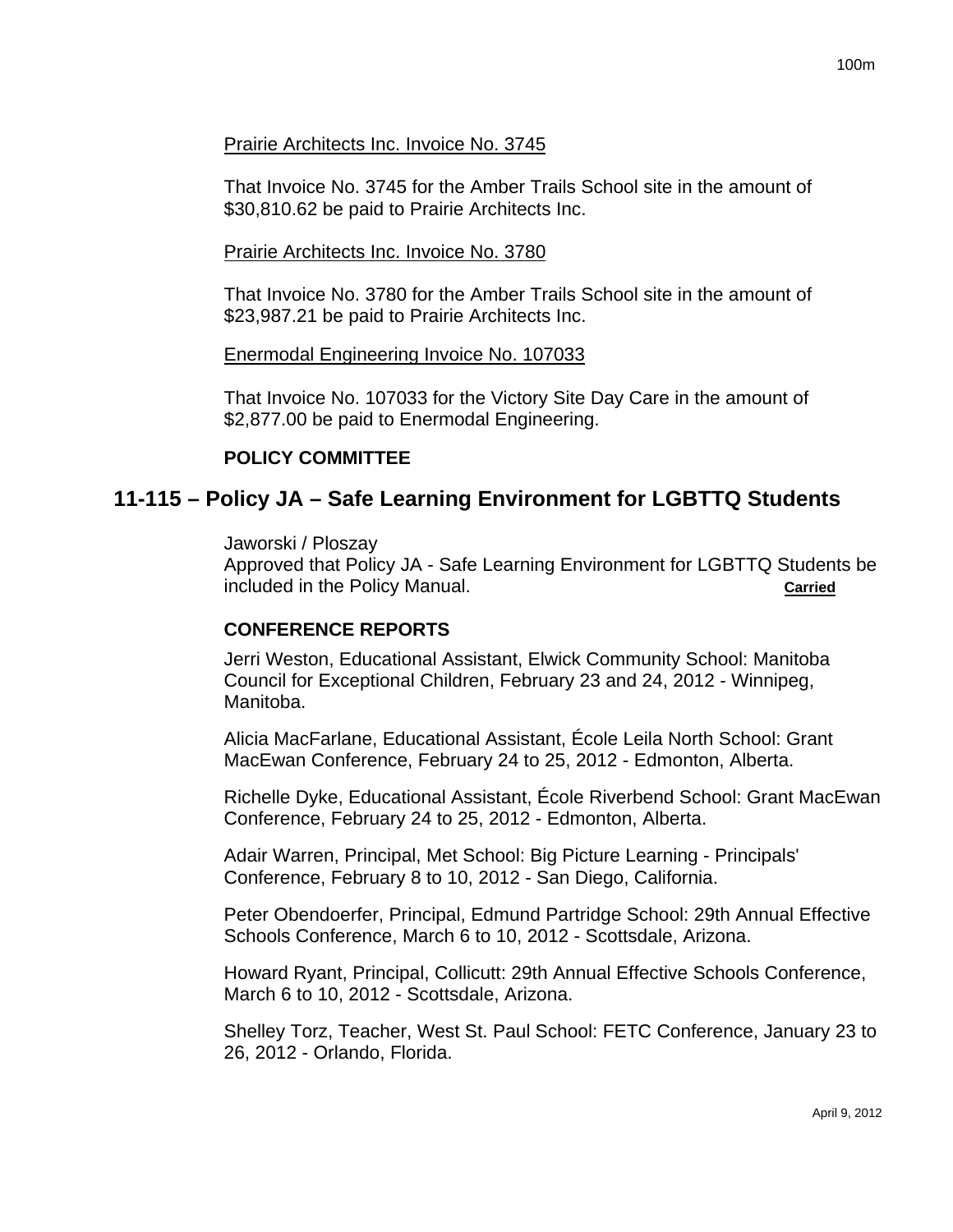## **CONFERENCE REPORTS**

Ila Marchenski, Teacher, Forest Park School: NAEYC Annual Conference and Expo, November 1 to 5, 2011 - Orlando, Florida.

Eda Korchynski, Teacher, Belmont School: Hawaii International Conference on Education, January 5 to 8, 2012 - Honolulu, Hawaii.

Patti Germann, Teacher, James Nisbet School: National Conference of the Canadian Association of French Immersion Teachers, November 3 to 5, 2011 - Victoria, British Columbia.

Melissa Rogers, Teacher, A.E. Wright Community School: Learning and the Brain Conference, November 18 to 20, 2011 - Boston, Massachusetts.

Esther Hershfield, Teacher, A.E. Wright School: Hawaii International Conference on Education, January 5 to 8, 2011 - Honolulu, Hawaii.

Niall McFadyen, Teacher, École Leila North Community School: FETC Conference, January 23 to 26, 2012 - Orlando, Florida.

Colleen Loewen, Teacher, James Nisbet Community School: FETC Conference, January 23 to 26, 2012 - Orlando, Florida.

Fran Taylor, Director, Seven Oaks Adult Learning Centre: Learning and The Brain Conference, February 15 to 20, 2012 - San Francisco, California.

Supporting Students, Saving Lives Conference: 3rd Annual National Educator Conference, February 17 to 19 - San Diego, California.

- Lynda Breathauer Venton, Teacher, Maples Collegiate
- Lindsay Brown, Teacher, Maples Collegiate
- Emmanuel Calisto, Vice-Principal, Belmont School
- Kirsten Dozenko, Teacher, Garden City Collegiate
- Catherine Hart, Teacher, West Kildonan Collegiate
- Marika Hackbart, Teacher, West Kildonan Collegiate
- Tony Kreml, Vice-Principal, Garden City Collegiate

Terry Hass-Speirs, Special Education Coordinator: Learning and The Brain Conference, February 15 to 20, 2012 - San Francisco, California.

## **CORRESPONDENCE**

- Wayne Shimizu, Secretary-Treasurer, Seven Oaks School Division: Distribution of the Notices of Tax Requirements 2012 (to the City, RMs, DSFM and SFB).
- Seven Oaks Transportation Department: Specifications for 2013 70 Passenger School Bus.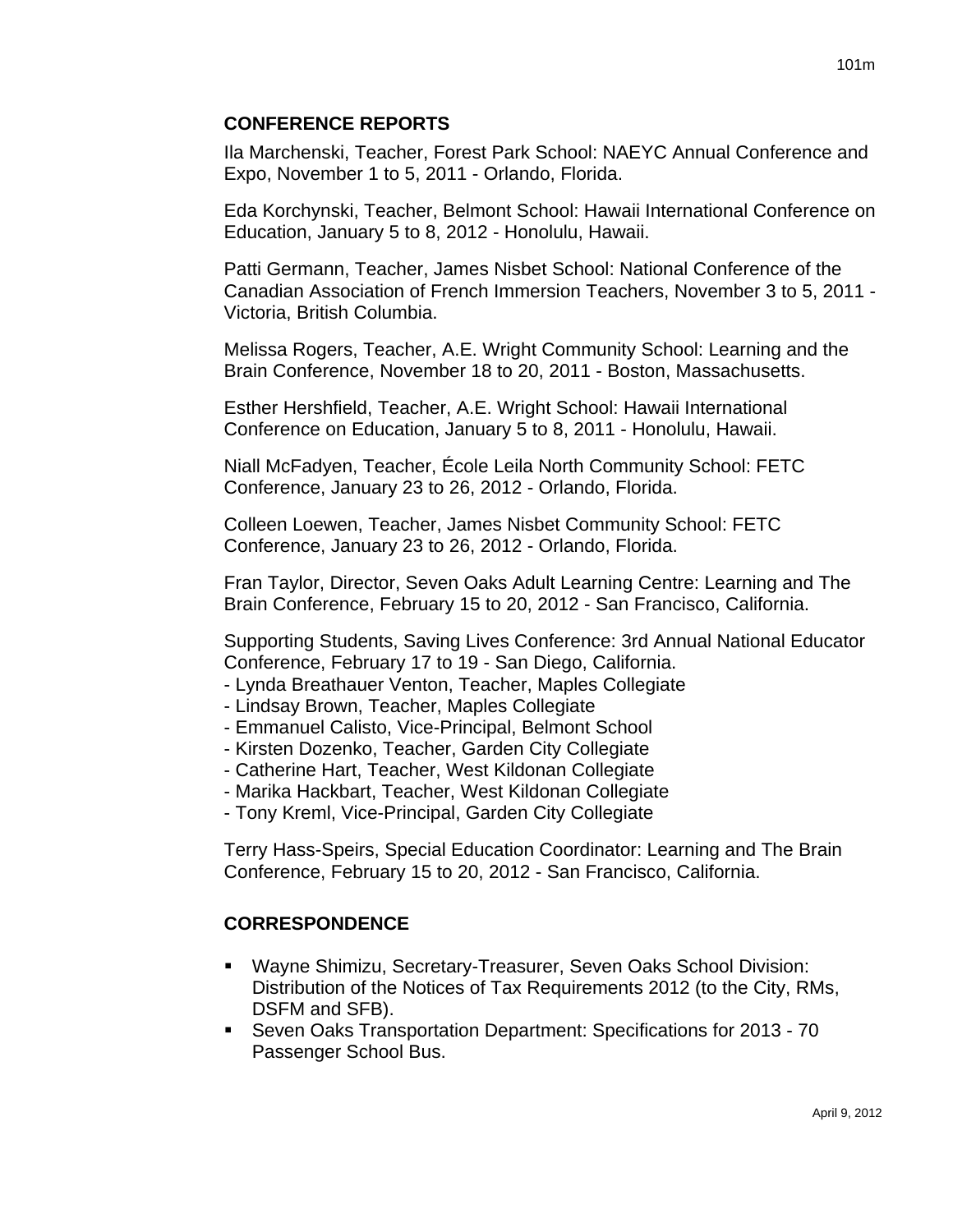## **CORRESPONDENCE**

- MSBA Labour Relations: Update CPI, Unemployment Rate, Regional Trends.
- M. Lemoine, Deputy City Clerk, City of Winnipeg: By-Law No. 58/2012 to fix and impose taxes to raise the amounts required in the year 2012 by The Public Schools Finance Board of the Province of Manitoba for education purposes.
- **EXECT** Landmark Planning and Design Inc.: Precinct E Open House, February 28, 2012.
- Nancy Allan, Minister of Education: Music Month Grant awarded to Victory School.
- Robert Rivard, President, MSBA: Letter to Manitoba Government expressing appreciation regarding financial commitment in support of the Respect in Schools Program.
- Canadian School Boards Association: Canadian School Boards Association presentation to the Legislative Committee regarding Bill C-11 - Copyright Modernization Act, February 28, 2012.
- Paul Birston, Manager of Architectural Services, PSFB: Maples Collegiate Institute - Roof Replacement, Phase 2.
- MSBA Leadership for 21st Century Learning: 2012 Record of Proceedings.
- Laurie McDougall, Marketing & Communications Coordinator, Cambrian Credit Union: Cambrian Credit Union Learning for Life Award.
- Kerri Irvin-Ross, Minister of Housing and Community Development: Financial support for the Seven Oaks Healthy Living - Elwick Family Recreation Program.
- Ruth Ann Furgala, President, Canadian School Boards Association: Appointment of Valerie McLeod as the new Managing Director of the Canadian School Boards Association.
- **MERN March 2012 Newsletter.**
- **Make Poverty History Manitoba Policy Priorities.**
- **MSBA e-bulletin March 28, 2012.**

## **SUPERINTENDENT'S REPORT**

April 16, 2012 Informal Board Meeting cancelled.

# **11-116 - Moved to Committee of the Whole at 8:33 p.m.**

Juan / Dabee

That the Board move into Committee of the Whole. **Carried**

Trustee Ploszay in the Chair.